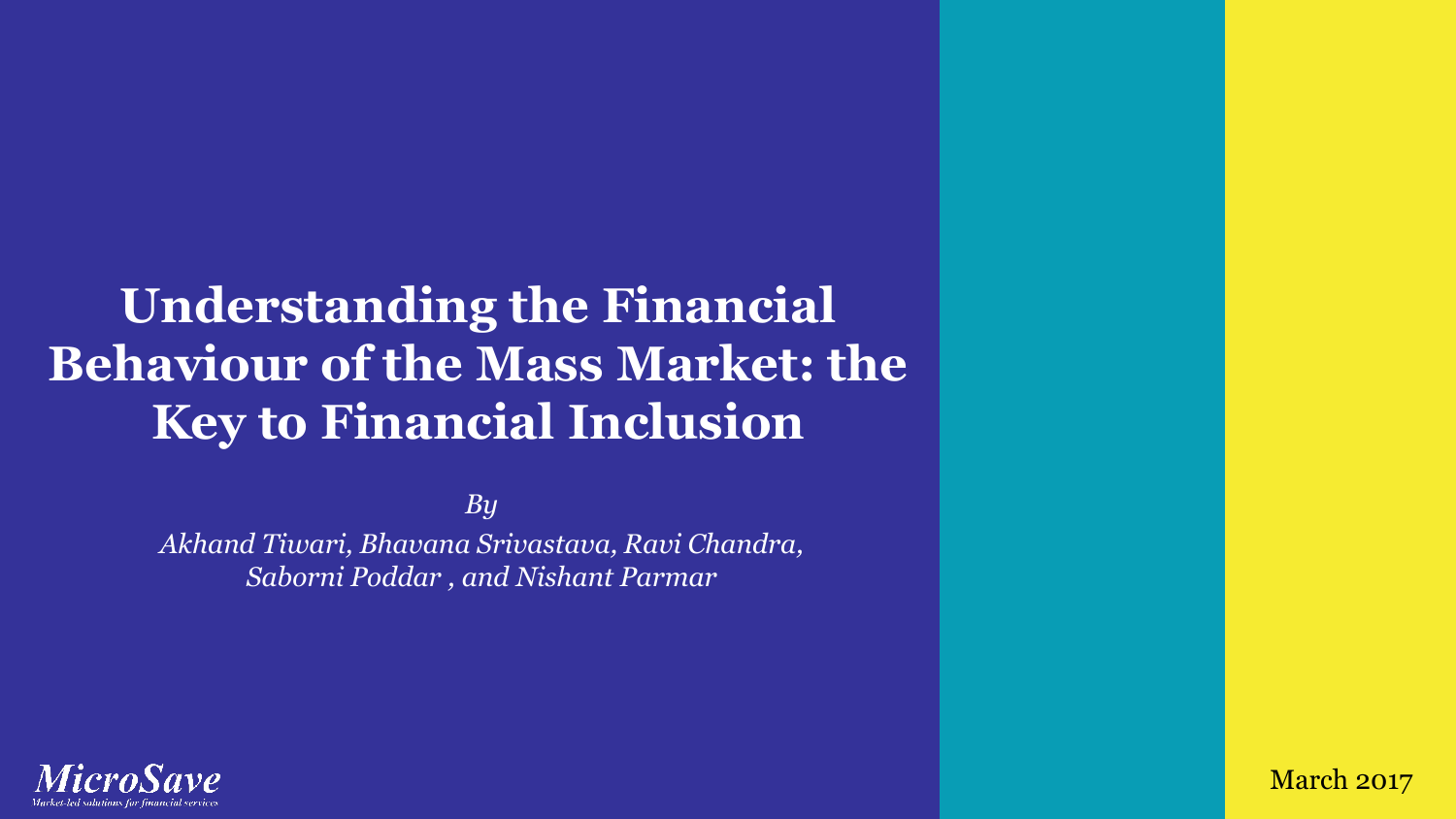### *Prologue and acknowledgement*

This study is an extension of the work that *MicroSave* has been doing over the years on understanding how different types of people practice money management. We have also drawn from industry literature on the subject, such as the financial diaries in [Bangladesh,](http://www.cgap.org/blog/daily-diaries-reveal-bangladesh%E2%80%99s-shifting-financial-landscape) [Kenya](http://fsdkenya.org/financial-diaries/), [Mexico](https://cfi-blog.org/2016/06/09/three-behavioral-implications-of-how-mexico-diaries-households-pay-for-healthcare/#more-21437), and [Zambia](https://www.microfinanceopportunities.org/wp-content/uploads/2016/02/Zambia-Financial-Diaries-Interim-Report-Feb_2016.pdf). Drawing insights from studies conducted in India, we analyse the behaviour of mass market customers in order to offer providers designs for universally appropriate financial products and services. The market insights from the Indian mass market has yielded important lessons for financial services providers all over the world.

We began the research, using our Market Insights for [Innovation](http://www.microsave.net/pages/home/market_insights_for_innovations_and_design_mi4id) & Design approach with a supposition that service providers want to look at the mass market as a whole and not as specific segments. A broad overview of the mass market construct and corresponding behaviour would allow them to create generic products. Customers in the mass market would then find their own value proposition in these products and will adopt to accommodate multiple use-cases. We believe, for financial service providers, this approach is better than focussing on specific solutions, such as types of payments; or on specific types of customers such as migrants or G2P beneficiaries.

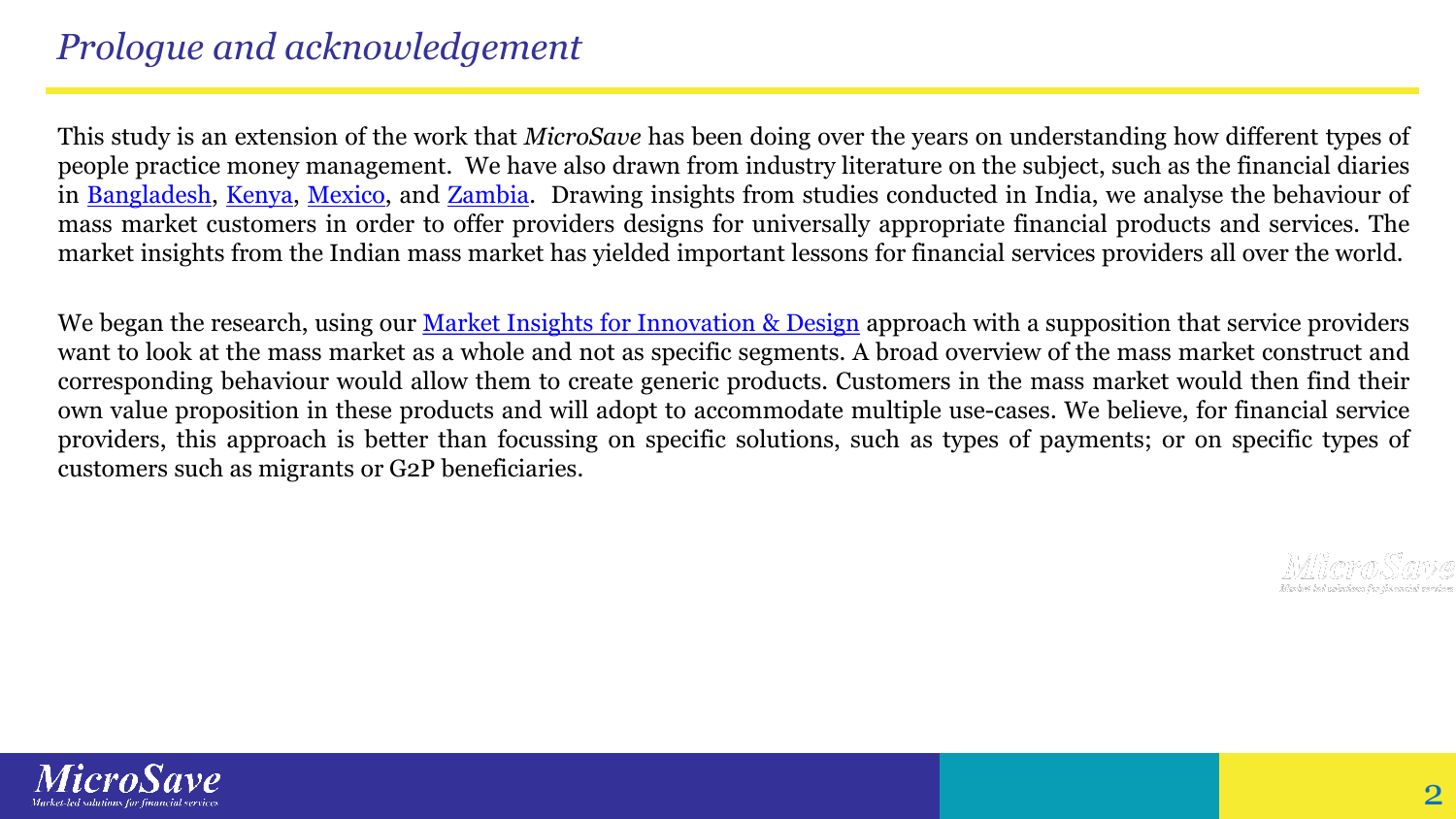### *The mass market contains diverse segments*

We define the mass market as a segment comprising the middle to lower income groups that have similar life-cycle aspirations and similar ways of using financial services. Although the ways in which they are influenced to make decisions and the contexts in which they make them vary, they are moulded by broadly similar social pressures.



Source: *India Human Development Survey, 2011-12*

While statistical data serves as the stepping stone for identifying the *mass market,* the compartmentalisation is too simplistic and does not account for the myriad factors that influence the money management practices of different segments within the mass market. **So, we set out to find out what constitutes the mass market and whether the different groups within it have any common characteristics**.

Life cycle aspirations and financial lifestyles are determined by the frequency with which income is received and by the amount of that income i.e. its value.

### Frequency  $\downarrow \downarrow \uparrow \vert$

The frequency with which income is received could be daily, weekly, monthly, quarterly or a mix of these. We have consolidated this as daily and monthly.

### Value

The monetary value gives an idea of the amount of the household income at the disposal of a mass market customer. We interviewed people in the income bracket of INR 3,000 (USD 44) to INR 20,000 (USD 294) per month.

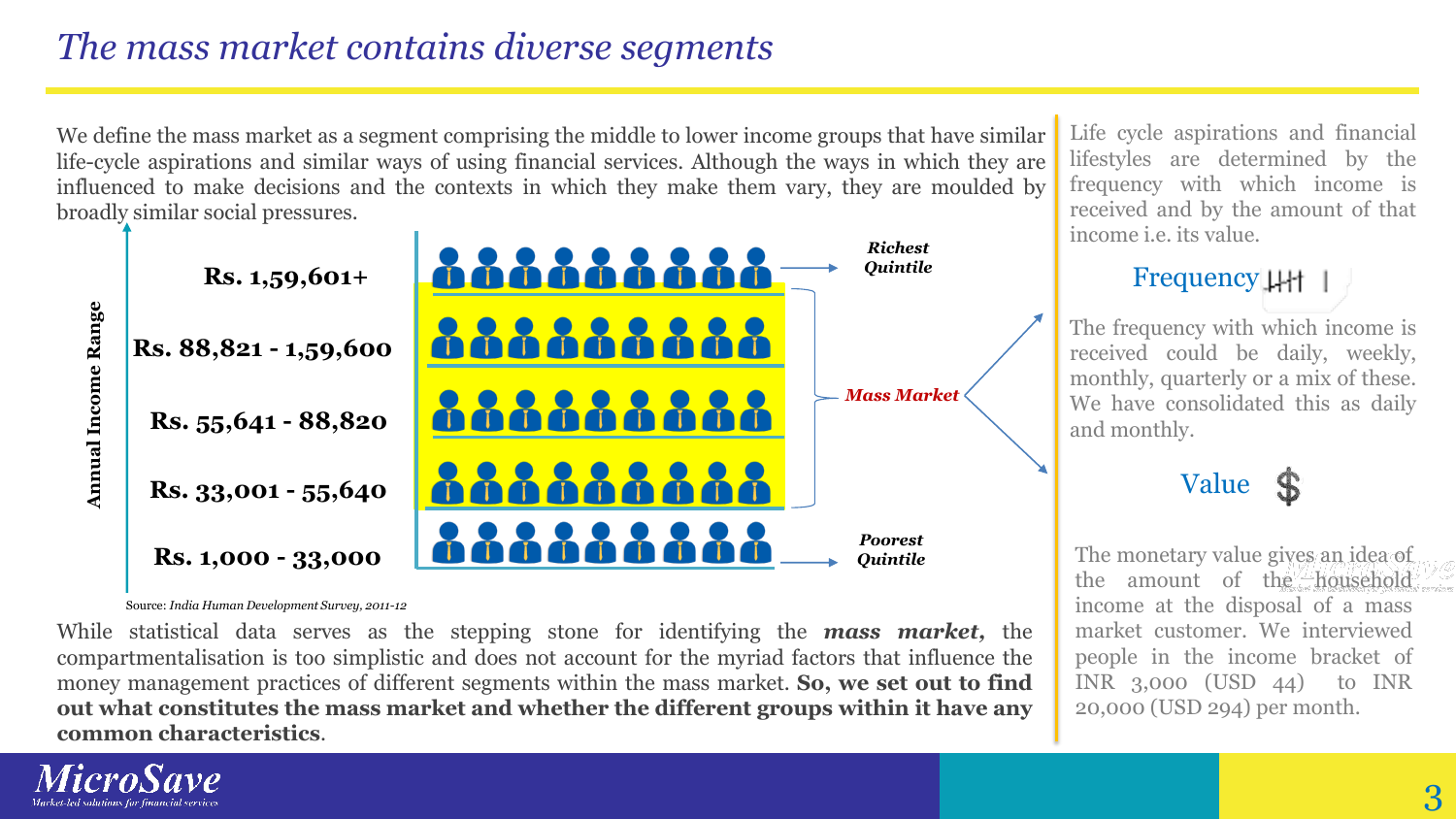### *Amount and frequency of income: determinants of mass market customer behaviour*

#### Shankar Singh - Daily Low

**Shankar** is a daily wage labourer and earns about Rs. 8,000 (USD 117.5) per month (p.m.) He lives with his wife, 4 children and mother in a village close to the city. Shankar prefers to use informal financial services – more often for credit than for savings. He mostly finds himself in a debt trap. He invests in jewellery for his daughter's wedding, and in *beesi.\**

#### Jai Prakash - Monthly Low

**Jai Prakash** is a watchman at a residential complex and earns Rs. 8,000 per month. He lives with his wife and 2 children. He is averse to formal credit and plans his current and future expenses through savings in multiple places – in a box at home, in the bank, and with a large non-bank company.\*\* He takes advances against his salary and borrows money from friends and apartment residents to facilitate monthly expenses.

#### Sunder Devi - Daily High

**Sundar Devi** is a dairy farmer and manages a shop. Her husband manages their 5 acres of agricultural land. Cash flows in on a daily basis and together they earn about Rs. 20,000 (USD 294) p.m. She saves money in a box at home and also uses a savings account in a bank. The savings are used to meet unexpected household and other expenses. She uses credit from micro-finance institutions (MFIs) to expand her business.

#### Vijay Thakur - Monthly High

**Vijay Thakur** is a clerk with a firm. His salary is about Rs. 20,000 per month. He is a dedicated father committed to saving for a brighter future for his children. He uses multiple financial services including banking and life insurance. He uses savings primarily to meet spikes in household expenses. He finds it easy to borrow money from friends if he needs it.

\*Beesis are informal [chit funds](https://en.wikipedia.org/wiki/Chit_fund). Read more [here](http://microsave.net/files/pdf/IFN_84_When_You_Cannot_Save_Up_Saving_Down_and_Saving_Through.pdf) and [here](https://en.wikipedia.org/wiki/Rotating_savings_and_credit_association) \*\* [These are specialised, licensed financial institutions that are allowed to](https://www.rbi.org.in/Scripts/FAQView.aspx?Id=92)  take deposits.

#### **Income Value**

Customers in the mass market can be broadly categorized into the **four** *Personas* who are illustrated here. The disposable income in the hands of such individuals at any given time has a strong impact on their ability to manage household (HH) expenses, and thus influences their financial behaviour. We find that mass market households transition through **four distinct zones** depending on how well they are able to manage these expenses.

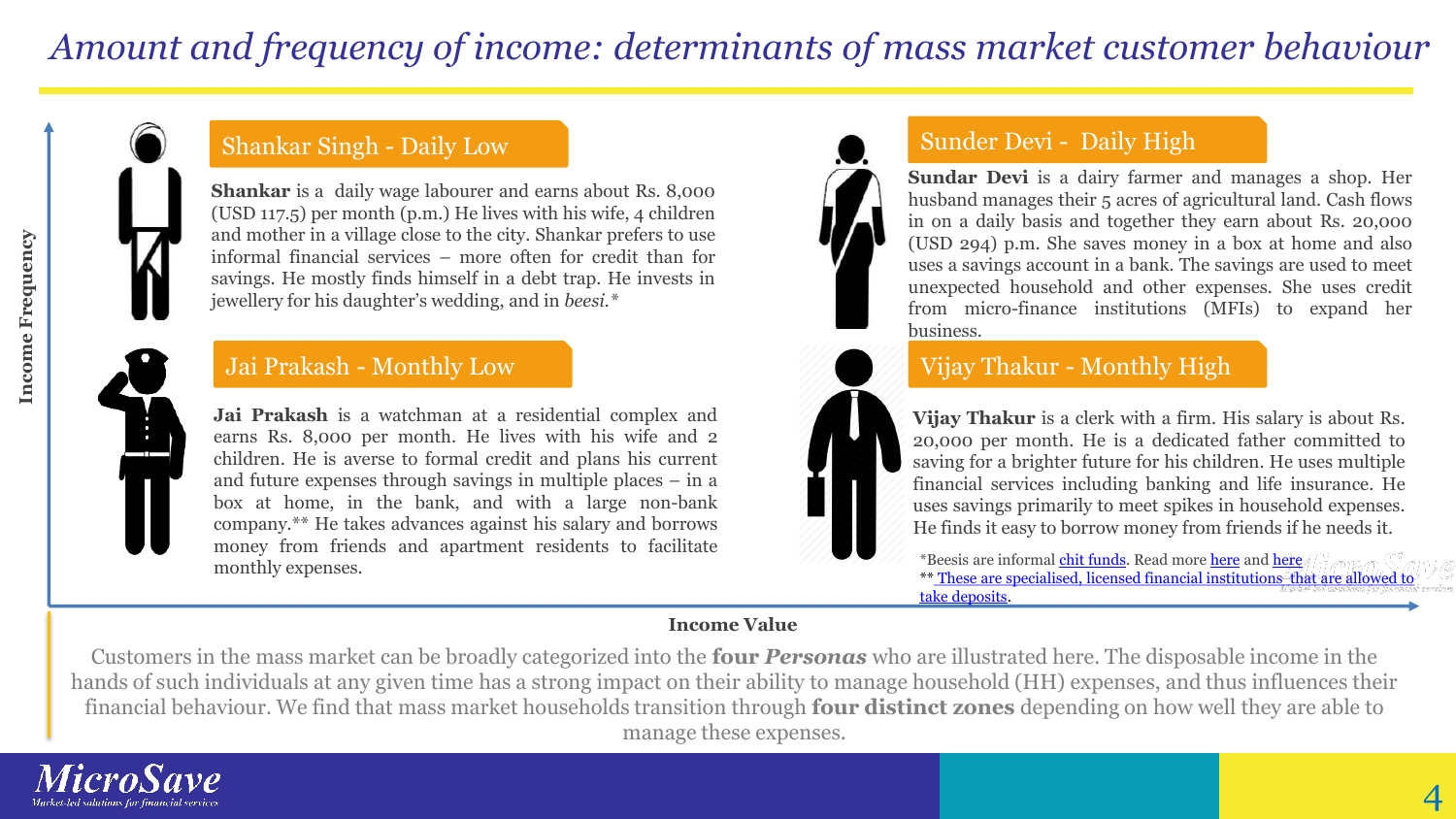### *Mass market customers oscillate between four discrete financial phases*



**Fluid zone:** The shortfalls in HH finances are foreseeable so enough money is usually set aside to cover them. While in this zone, dipping into savings is the first recourse for all types of mass market customers; followed by small loans from informal avenues.

> **Stress zone:** Household income and savings are no longer adequate to cover spiralling expenses – some of them unexpected. Credit value increases and so do liabilities. Assets may also be liquidated.

Rather than being in any of the zones permanently, mass market customers tend to oscillate through four distinct zones depending on the volatility of their sources of income and on how much money they have at their disposal. Their aspirations and lifestyles differ depending on how long they live in each of these zones.



**Blast zone:** Savings have been used up; any money coming into the household is insufficient to meet expenses; and unplanned events occur that are catastrophic for the financially desperate individuals and their households. Loans are taken from friends, family and moneylenders (at very high interest rates). The quality of life deteriorates as the household is pushed into a financially vulnerable situation.

\*Money in the household is the amount of the current household income plus any money which was left over from the previous in-flow. *\*\**Financial behaviour is defined as their decision with respect to financial products and formal/informal avenues.

F

**Comfort zone:** In this zone, the HH money\* is sufficient to meet expected and sudden expenditure e.g. a life event.

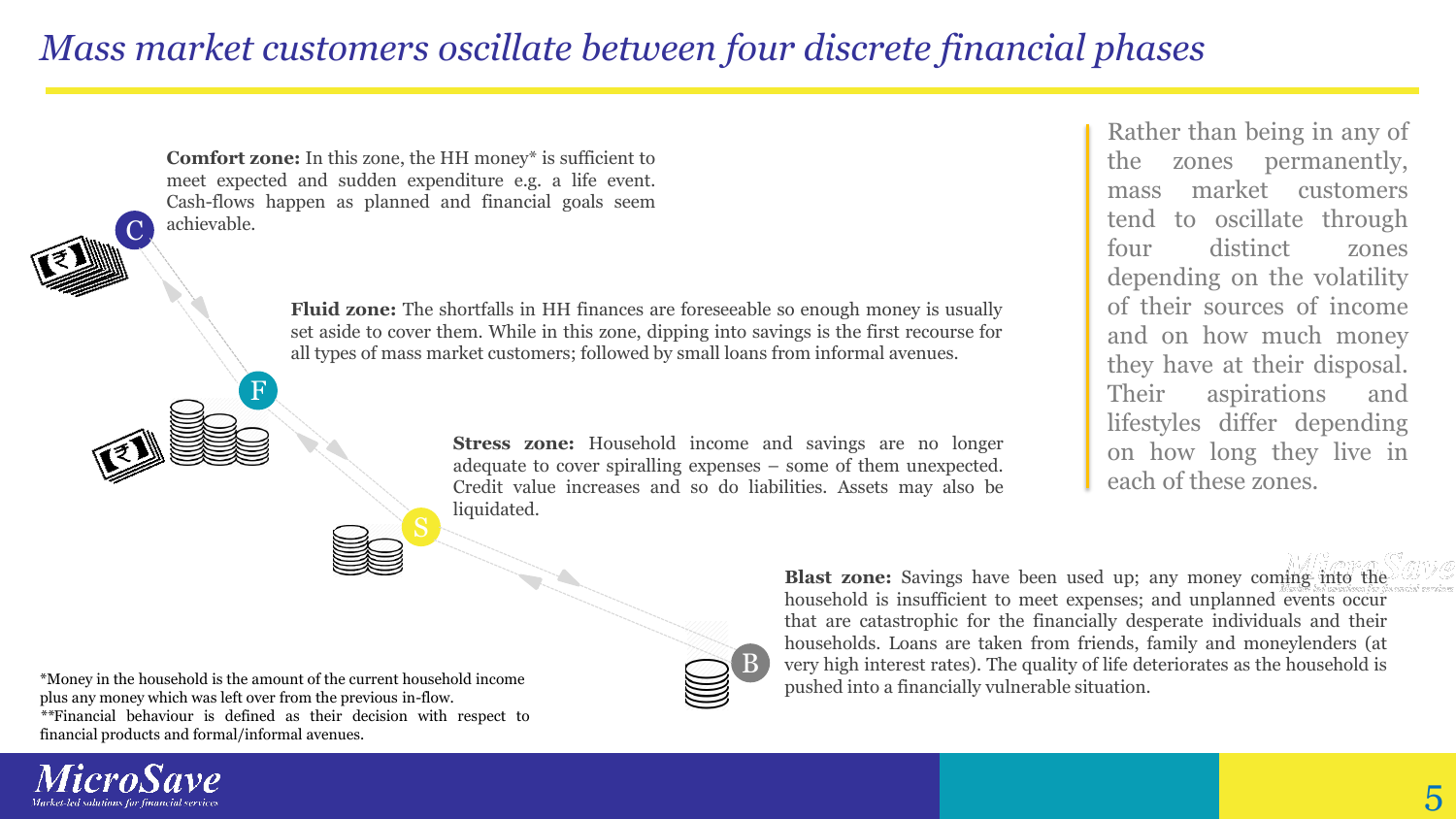### *Shankar Singh's life through the four zones*



**Time spent in each zone (during a month).** Although Shankar earns money on a daily basis, we have analysed his household income over the course of a month. Furthermore, due to seasonality of income, the time he spends in a zone actually varies every month, depending on the length of lean periods of work.



Any sudden catastrophic event pushes Shankar further into the trap of high-interest loans. Sales of livestock and remaining assets follow and the family's quality of life is compromised.

\*Friends and relatives with whom a person shares good relationships.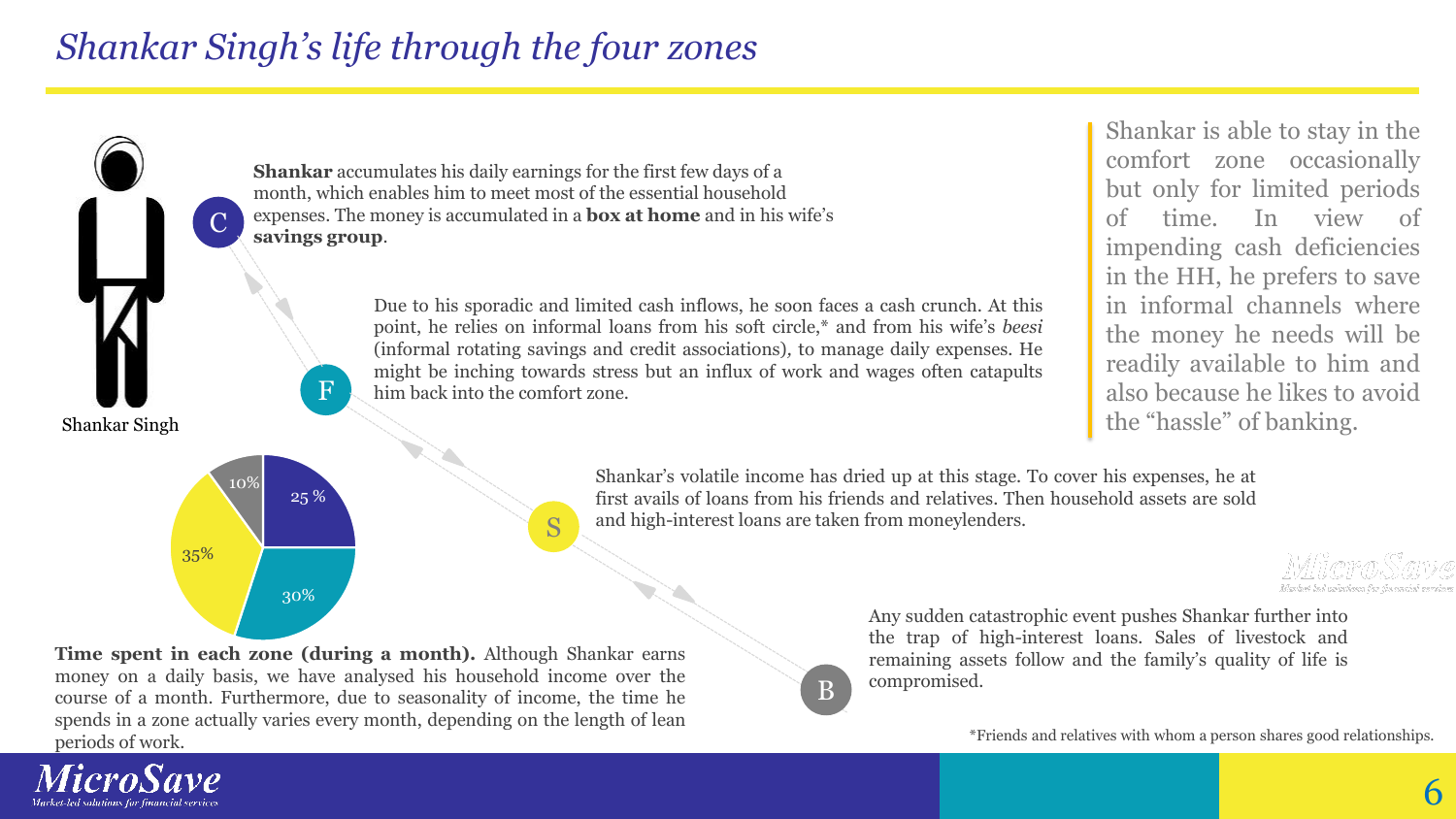### *Sundar Devi's life through the four zones*



B

is able to avoid this zone.

Although Sundar Devi earns money on a daily basis, we have analysed her household income over the course of a month.

\*By "lump sum" we mean "a large amount of money."

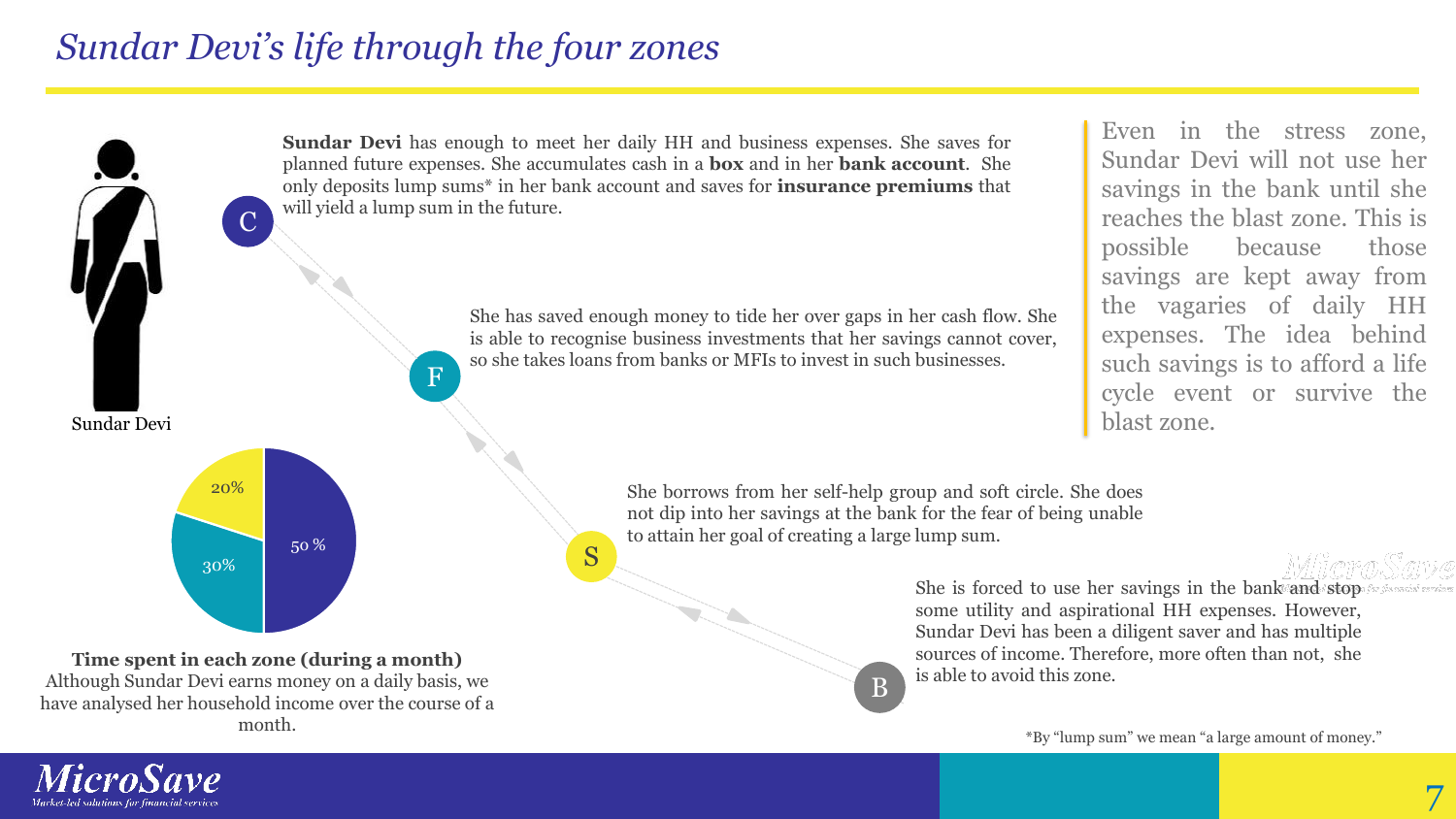### *Jai Prakash's life through the four zones*



**Jai Prakash** rarely enjoys this zone as all the money he earns is spent in paying off debts as well as covering daily expenses. He is averse to taking credit from formal sources. He keeps his money in a **box**, at **a deposit company**, and in a

> Soon his expenses outstrip the money he has at home and by the end of the second week of the month, he has run out of cash. Fortunately, he can take an advance against his salary to help

> > However, the advance is not enough to meet HH expenses. He takes interest-free loans from his soft circle and curtails daily expenses.

> > > B

always under pressure to repay in the following month. He is averse to borrowing money as he understands the repercussions of not being able to repay both soft circle and high-interest loans, so that is always the last resort for him.

The fluid zone is tricky for Jai Prakash as he has very limited savings. He first resorts to a loan against his salary, which he is

He runs out of people from whom he can take an interest-free loan so he is forced to resort to sources of high-interest loans. These are usually moneylenders who he knows and sometimes shops where he can purchase goods on credit.

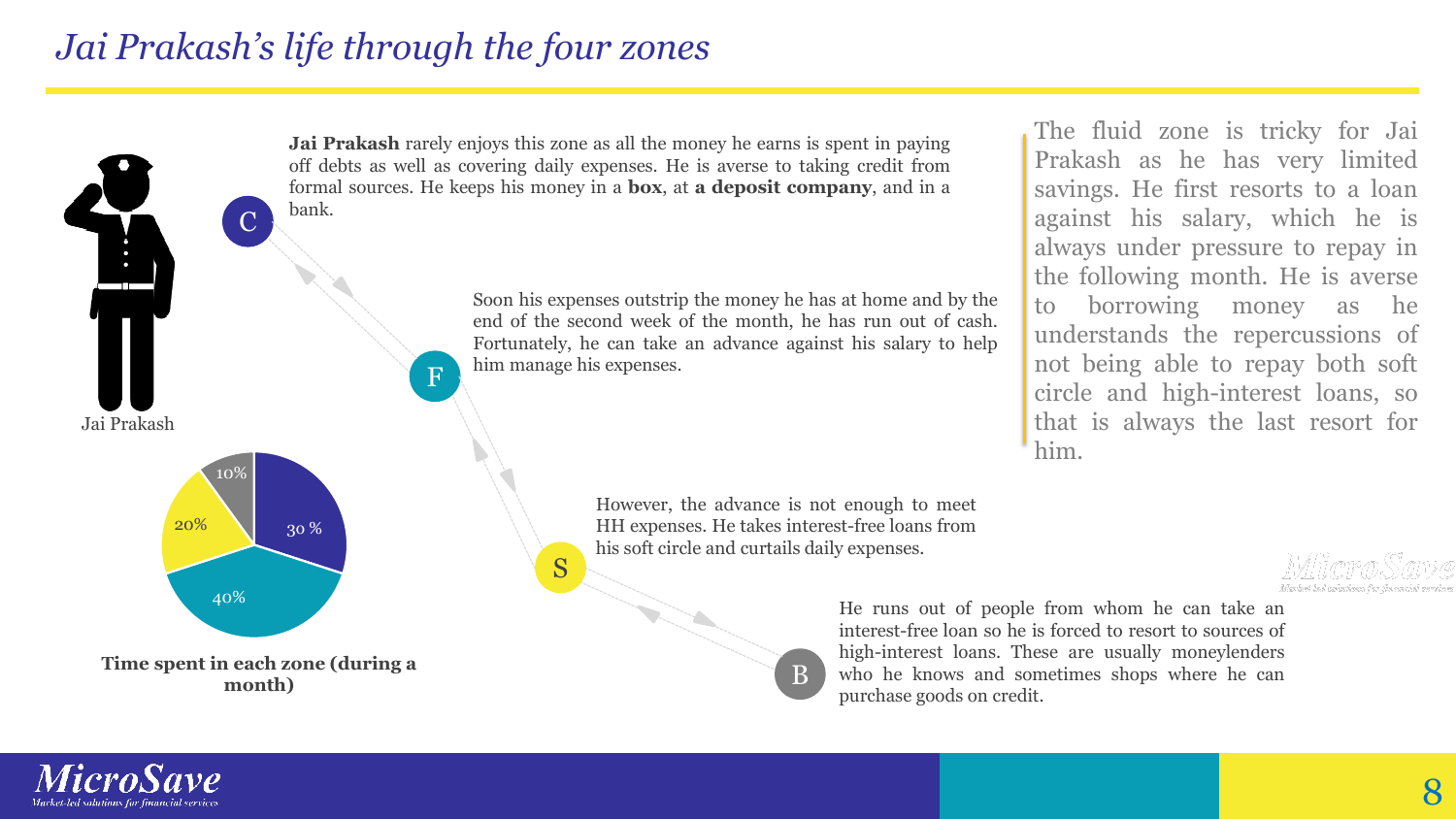### *Vijay Thakur's life through the four zones*



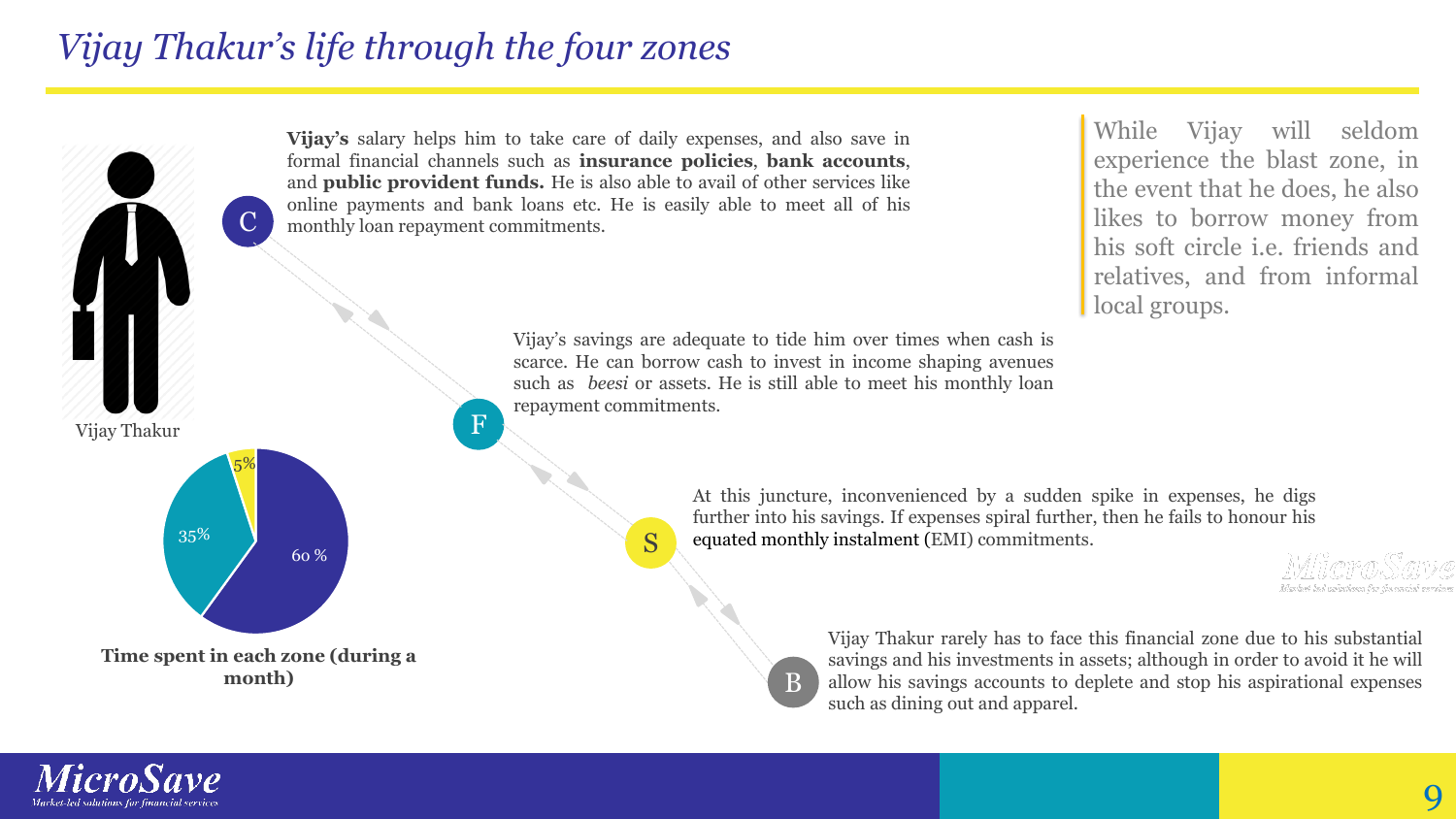## *Informal services are used and preferred because they play multiple roles*

It is important to note that the four personas who typify the mass market might never experience all four zones in a month. These four zones might not even follow a linear path.

Research shows that there is a preference for using informal avenues (summarised below for Sundar Devi). We realised that money which is set aside (at home or through a service) is not seen as 'savings' all the time. In most cases, it is just thought of as a financial tool; a way of meeting expenses – either emergency or planned ones. The way formal and informal services represent themselves, to start with, makes informal services preferred. Consider two options - one which sells itself as a service to park money, create lump sum to make future payments and purchase. The other one identifies itself as a savings product which people can use for payments in future. The former resonates much better with their thought process. This resonance becomes stronger when mass market customers slide into the stress zone or slip even further down into the blast zone.

While trying to stay in the comfort zone, all mass market customers exhibit similar behavioural traits:

- 1. 'loss aversion' where losses are feared more than gains are desired (e.g. fear of not getting money at required time from formal sources, pushes Sundar Devi to keep using informal avenues);
- 2. 'tunnelling'\* due to the scarcity of money (e.g. Sundar Devi stops using banks when she is blast zone); and
- 3. 'present bias' \*\* (e.g. Jai Shankar's preference to keeping money at home to meet current immediate expenses over keeping aside a portion of income in the bank to help during stress/blast zone.

These cognitive issues also influence mass market customers to use informal services.

*Beesi,* savings in bank*,* creating a lump sum using LIC



Bank credit or MFI loans for business investments, *beesi,* savings in bank

> Informal loans for household expenses, *beesi,* savings in bank

> > Lump sums in informal avenues, credit from

\*Neglect of other things due to focus on one money lenders, *beesis* 

\*\*Tendency of people to give stronger weight to benefits/gains that are closer to the present, when considering trade-offs between two future moments

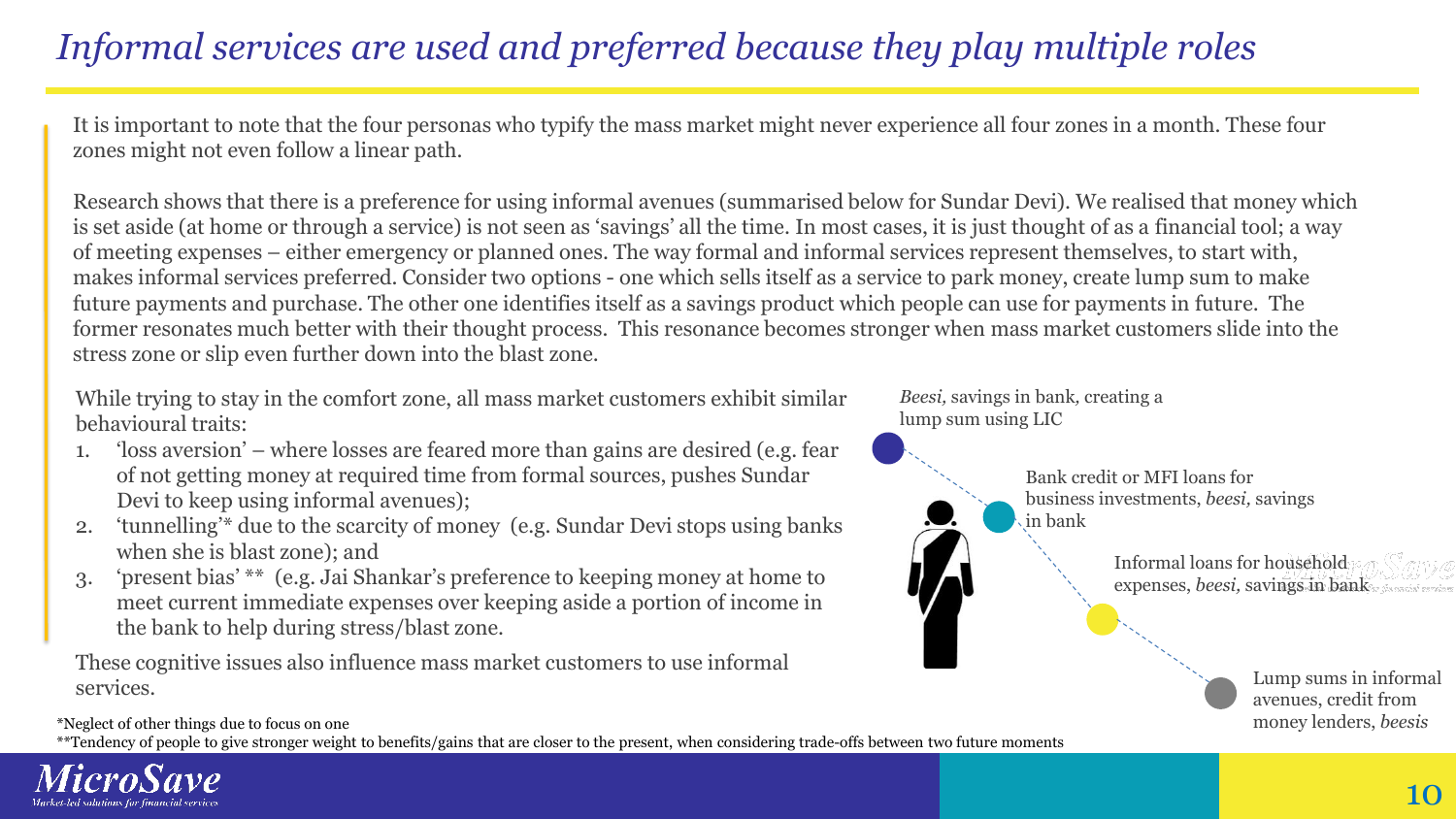### *Can common denominators be found in financial products and services designed for the mass market?*

How can we help mass market customers to stay in the comfort zone? How can we help them to climb out of the lower zones when they are [vulnerable?](http://blog.microsave.net/making-digital-financial-services-relevant-part-3/) Our previous notes highlighted that key shifts are needed in the way we think about financial access. We revisit some of these based on mass market's behaviour in different zones below –

- *Intuitive, not simple*: Providers aim should be offer intuitive products/services and cater to ways in which people already think about money while in different zones.
- *Managing money gaps, not money*: The objective should be about helping them manage income gaps rather than their money, so that the products help them sliding into stress or blast zones
- *No moral stances*: The objective is to help people to be more deliberate about how they go about preparing for future payments and purchases.
- *Organising money, not budgeting*: Budgets and goals do not resonate well for the low income groups since a budget presupposes a regularity of income, which does not exist in the mass market. More often than note mass market may find themselves in the stress or blast zones, the product should help the HH to come out of it?
- *A continuum between informal and formal financial services*: The tools should act as a bridge between informal practices which they already employ and formal financial services. The objective should be about enhancing the experience of current practices and not dropping what people already do.
- *Marketing tools, not products*: The aim is to help provide poor people tools which they can use themselves to better manage their money. The tools should have a minimum number of functionalities and they should help facilitate the largest number of use cases. The focus is on co-creation of use cases.